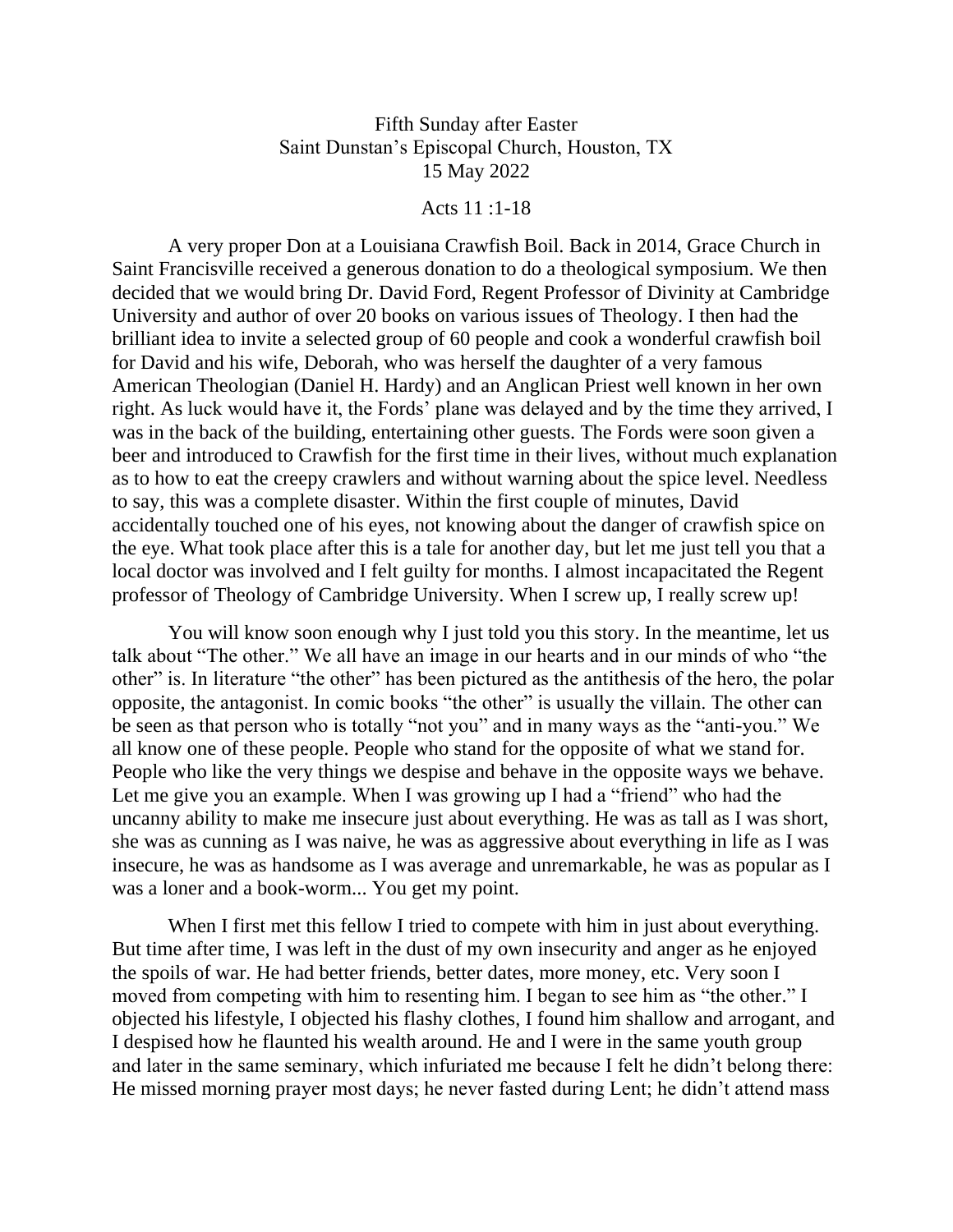daily as I and other holy people did; and he wasn't as concerned with the vow of celibacy as I and other people were. He became what was wrong with seminary and with the Church. I began to separate from him and by the time I left seminary, he was "the other."

The Gentiles were "the other." You remember that in the Old Testament God chose the people of Israel to be his own people and made covenants with them, gave them his holy Law, sent them prophets and rescuers, and gave them mighty kings. Every righteous Jew remembers this. They have been separated for the service of God from the beginning of creation. Not the Gentiles, but them! They were given God's law to regulate their interactions with each other and with God. The Law was God's gift to them and not to the Gentiles. They were given amazing festivals to give structure and meaning to their lives. Each of these festivals reminded the people of God's acts of love on their behalf. The Gentile nations were not given this gift of the Jewish festivals. This is a gift for them and them alone! They had developed all sorts of rituals to make themselves clean before God. They had rituals for the preparation of their meals, rituals for the washing of their cooking and eating utensils, rituals for the cleansing of their bodies and hands before meals, rituals to celebrate all major milestones in their lives (births, weddings, deaths, etc.) The nations ate with defiled, dirty hands, did not wash their cooking and eating utensils the same way the Jews did, and they invited dishonorable and sinful people to eat with them. In short: They did not obey God's law. To righteous Jews, the nations were "the other." They were the anti-Jew. The Gentiles were filthy sinners who could never have the same type of relationship with God the Jews had. They had no right to claim the Jewish God as their God. They had no right to want to belong to this family God had chosen for himself.

For the righteous Jew it was not lawful to befriend Gentiles, to have a meal with them, or even to enter into their homes. To do so was to betray both God and country. The Gentiles had enslaved the people of God on many occasions and even now, the Roman Empire was the oppressor. To associate with Romans and Greeks was the wrong thing to do. Yet today we have an interesting story in the Acts of the Apostles. Apparently, Peter went into the home of a gentile, ate with him and his household, prayed for them, witnessed the Holy Spirit descend upon them, and then proceeded to baptize them. Peter had just opened the door for Gentiles to be accepted in large numbers into the new Christian movement.

You would expect the rest of the church in Jerusalem to be thrilled by the rapid spread of the Gospel, but they were very angry at Peter. The reading tells us, "So when Peter went up to Jerusalem, the circumcised believers criticized him, saying, 'Why did you go to uncircumcised men and eat with them?'" They wanted to know why Peter associated with the enemy and welcome the enemy into the household of God, turning the enemy into a friend and opening the door for "the other" to become "just like us." This is no simple matter. The entire future of the new movement was at stake.

Now, before we discuss Peter's response, let me share with you my favorite movie